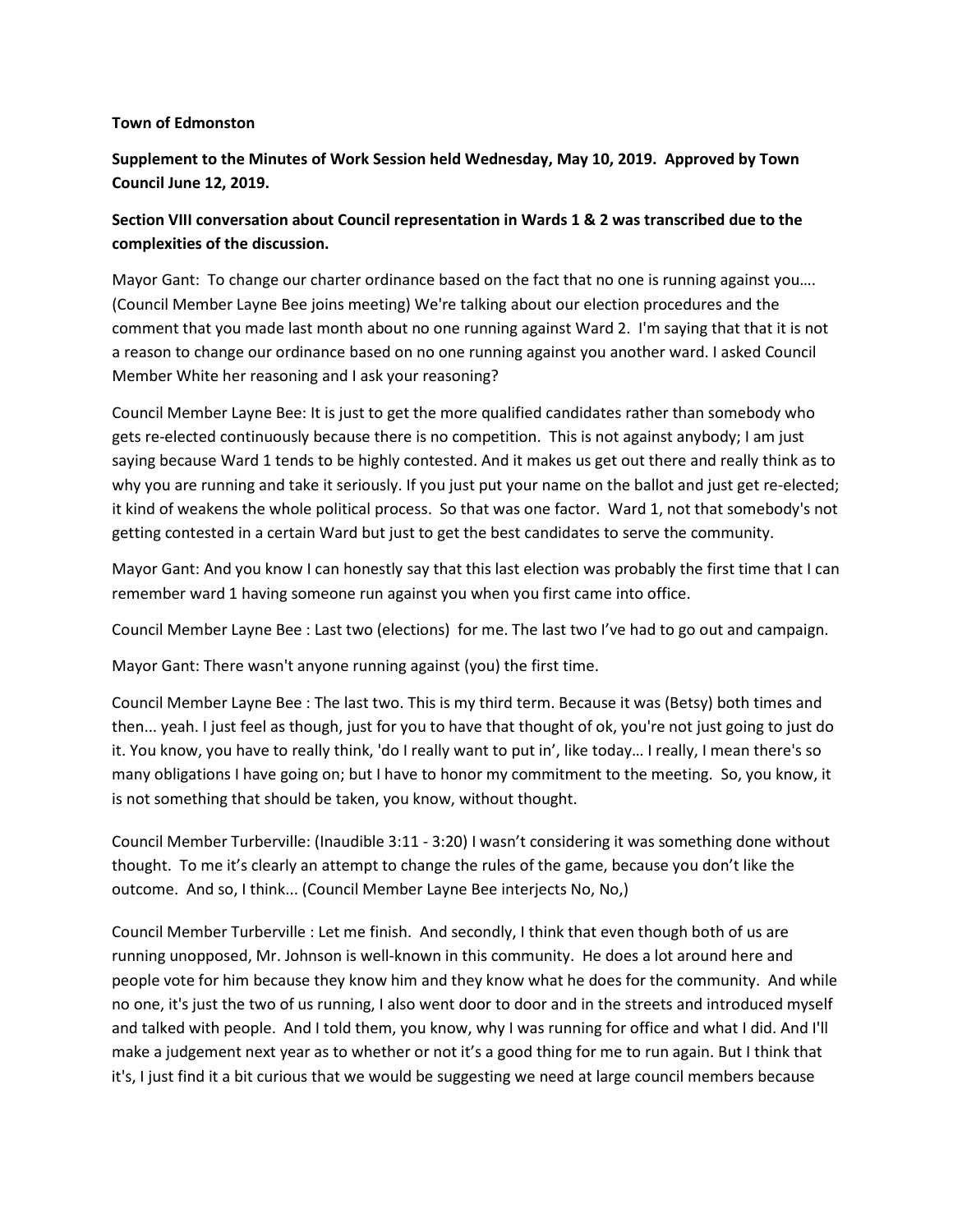we're running unopposed. So, I think that it's a pretty good argument that people who run unopposed are satisfying those they represent.

Council Member Layne Bee: Not necessarily. It's just the demographics, it's just the way how it's made up. On this side of the bridge there are stakeholders, there are people who actually own homes. And on the other side there are people that, and no disrespect to them, there tends to be a turnover in Fountain Park because a lot of people... (interrupted)

Council Member Turberville: I find that …..

Council Member Layne Bee : No, let me finish so the same respect is afforded. And in most apartment communities, they're renters and a lot of times, especially the history of that apartment. A lot of immigrants come, and they might stay maybe a year and then move on, to maybe a better home or something different. And just because of the way it's made up, yes there's a lot of people on one side who feel committed to serve the community. And the other side, they are just residents who are temporary because they are renters. They have no desire to set down roots or get involved in politics because it's just a temporary residence for them. So, and if you look at the way those are divided, that's the way, it is mainly apartments and some homes. But, on the other side it's all homes.

Council Member Turberville: I would say that that description alone is a good explanation as to why we need for two different Wards. Because you have a perception of Ward 2 as people being less engaged and care less about their community.

Council Member Layne Bee: Stop putting words in my mouth.

Council Member Turberville: I'm sorry, I was paraphrasing. But that they are less engaged, who are only here temporarily; who are immigrants; who, you know are not homeowners. And I think to suggest that those individuals don't have some stake in this community is inaccurate.

Council Member Layne Bee : Well, obviously not because nobody runs in that Ward.

Council Member Turberville: And, he (Mr. Johnson) lives in Fountain Park and understands the needs of Fountain Park and the people who live in that community better than any of us sitting here. So, I think it's right that there be a Ward 2 and a Ward 1 because we are distinct, and we are different in some respect. And that's why you have district-wide representation like that: you have a Ward 1 and a Ward 2, in order to ensure that those differences are accounted for in representation.

Council Member Layne Bee : I beg to differ.

Council Member Bennett-White: And so, the suggestion was to have in each Ward an at large person so that you still have the representation in Ward 1 and that you still have the representation in Ward 2. I still feel that it should be brought to our residents, and I don't feel like residents can't make a sound decision on something like that; because it does affect everybody. So, I don't feel like they are uninformed enough to make a sound decision on that.

Council Member Layne Bee: And I agree with taking it to the residents because ultimately, we serve them and if they agree to keep it how it is, that's fine. But I think it's time; the same way as we explore